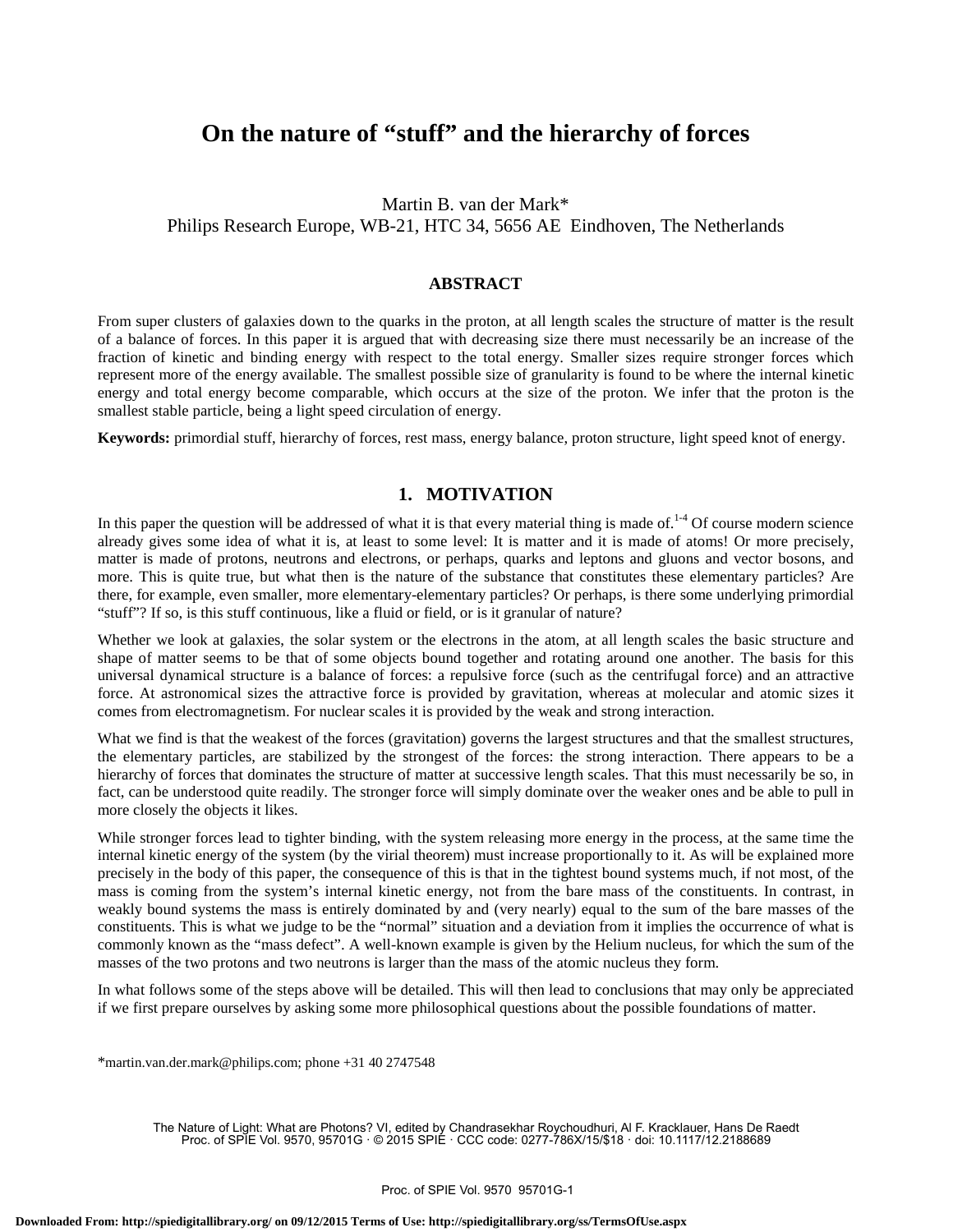## **2. SOME FUNDAMENTAL QUESTIONS**

Before going into more detail it seems appropriate to prepare ourselves by asking a few questions.

- 1. What is it that everything is made of? A quite reasonable answer to this question seems to be: "It is either matter or light (radiation, photons)". For the purpose of this paper we will only indirectly address the latter possibility.
- 2. Then, what is matter? What is its ultimate substance?
- 3. Does there exist something such as primordial "stuff"?
- 4. Does this "stuff" have mass? And, as a consequence of its possible mass, does it contain or possess energy?
- 5. Is "stuff" penetrable? Does it exert a force on some things? Note that this question certainly has bearing on the nature of radiation, which is penetrable, contains energy and can exert a force on matter.

Before trying to answer all these questions we make explicit that we will presume (as usual) that:

- Energy is conserved, and it is conserved locally
- One may only consider closed systems so that a proper energy balance can be obtained
- $E = mc^2$  for all energy E thinkable (or unthinkable), i.e. all energy has the same "essence": it is mass m. Note that the meaning of Einstein's famous formula is that *energy is equivalent to mass* and not another form of mass (as if the formula were to describe a transmutation). This point appears to be part of scientific confusion and therefore brought up explicitly in Appendix A and explained in more detail in Ref. 5.

Given the above, if "stuff" does not ever exert a force, nothing happens and we cannot know that it exists at all. It then is effectively not part of our world. Interestingly, however, would it have interaction with its own, separate world, then it must carry energy (a force is the gradient of some energy), and consequently it becomes part of our world through gravitation ( $m = E/c^2$ , the energy represents mass, and that mass gravitates with the masses of our world). So, all that has energy does exists in our world, albeit only felt by gravitation.

This leads to some further realizations and consequences. The previous paragraph implies that for any stuff to be useful it must interact with some world and it must therefore have energy, in other words: stuff cannot be "sterile"! Conversely, it also implies that anything at all that exists in the universe (our world) must have energy. Then, finally, we may conclude that there is only a single world and it contains everything that exists, and that is our universe.

Hence we must conclude that energy is part of stuff or some form of stuff. This then raises more questions:

- 1. What is the fundamental appearance that goes with stuff?
- 2. Is there more than one type of stuff?
- 3. Are charge, spin or quarks some form of stuff?
- 4. Is stuff quantized or is it continuous?

While only the purpose of these questions may be clear within the context of the first section of this paper, in what follows it will be shown that these questions are indeed also intelligible and addressable. Note however that the very existence of space and time have been assumed implicitly and as being independent from the existence or the nature of matter. Although that assumption may be incorrect (see Mach's principle, Ref. 7), for the purpose of this paper, it will not appear to give any immediate problems.

## **3. SOME FIRST ANSWERS**

From experiment we can find some first answers to the questions raised above. Consider Eq. (1), showing the annihilation of the singlet bound-state electron-positron pair, called para-positronium (anti-parallel spins). It has a mean lifetime of 125 × 10−12 s and decays highly preferentially into two gamma rays. Energy is conserved; the gammas have energy of 0.511 MeV each, corresponding to the rest mass of electron and positron. Of course, total momentum (which is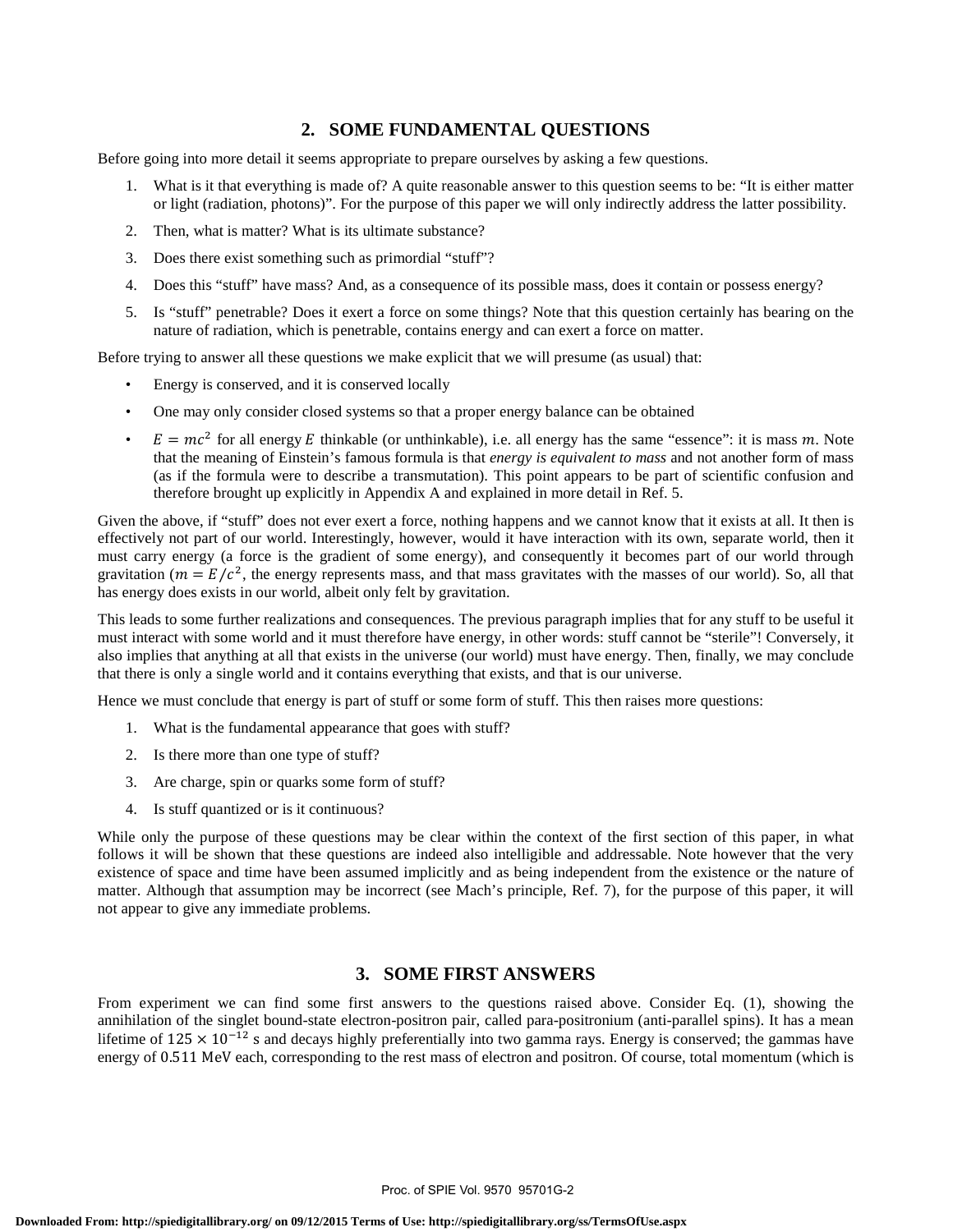zero) is also conserved: the gammas are radiated in opposite direction, and angular momentum (which is also zero) is conserved by the polarization of the gammas (which are therefore in an entangled polarization state).

$$
e^+ + e^- \to \gamma + \gamma \tag{1}
$$

In Eq. (1) there is a total transmutation of matter into radiation, which implies that for the stuff in the electron and positron only the following possibilities seem to be allowed:

- 1. There is no different stuff other than the electromagnetic fields. The electron and positron are purely electromagnetic to begin with, hence they can radiate purely electromagnetically.
- 2. There is one kind of stuff. Bringing together twice the amount shouldn't make it disappear, but what is left are just the two gammas. Hence stuff is electromagnetic, so that comes down to possibility 1, we can say that stuff is some, perhaps alternative or extended, form of electromagnetism.
- 3. Stuff is its own anti-stuff. Then, if stuff is continuous one may have any amount of it, it cannot be its own antistuff. If it is quantized, only one quantum may exist in each fundamental particle (since it is its own anti-stuff it will annihilate even amounts), so that all particles have the same amount of stuff. Then, what makes them different in the first place? It must be different stuff for different particles, or equivalently, more properties to stuff, or properties may be imposed by boundary conditions imposed by space-time. Then, the quantization may come from the periodic or topological nature of these boundaries. <sup>8</sup> Anyhow, later in this paper it will become clear that stuff must be continuous.
- 4. There is stuff and there is anti-stuff and brought together the two annihilate into radiation. Hence there are two kinds of stuff which must couple to electromagnetism. What then is, or carries, the "anti" property? Is it the electric charge? Charge conjugation is the generally accepted particle to anti-particle transformation. Charge is an electromagnetic property, apparently intimately connected to stuff. Another possibility is, by the CPT theorem, that anti-stuff has the opposite spatial handedness running backwards in time or so, but that would require it to be quite more complicated than just a scalar field. Alternatively, space-time itself must have a nontrivial structure.

The more properties are attributed to stuff, the less fundamental stuff becomes. This is not what we were hoping for because then there must be something else, "meta stuff", that determines the differences.

A further realization comes to mind: Suppose that stuff only couples by gravitation, but is part of an electrically charged particle, for example, the electron. Now, when the electron is accelerated by an electromagnetic field, the stuff is just left behind, unless if it has some interaction with the charged part inside the electron at least as strong as the electromagnetic interaction! This implies that stuff must at least also couple by the weak force or electromagnetism!! Stuff cannot be as dull as galactic dark matter; gravitation is far too weak to keep up with an electromagnetically charged particle accelerated!

At this point one should realize that at least part of the mass of a charged particle comes from its electric charge. This socalled electromagnetic mass comes from the energy carried by the external electric field. In case of the electron, much of the field seems to be external and hence the contribution of the electromagnetic mass to the total mass of the electron may be substantial. It has therefore been proposed<sup>9,10</sup> that the electron may be purely electromagnetic, an idea that is very appealing, but is associated with some serious problems. One problem is known as the self-energy problem of electrical charge, the other is the elusive nature of the binding forces (known as the Poincaré stresses) that keep the electron together. The problems are very well described in the Feynman Lectures, <sup>9</sup> but because the structure of matter is the central theme of this paper, a brief account of it is given in Appendix B.

## **4. THE STRUCTURE OF MATTER AT DIFFERENT LENGTH SCALES**

From super clusters of galaxies down to the quarks in the proton, at all length scales the basic structure and shape of matter seems to be that of some objects orbiting one another, forming a bound system. For example, stars circulating the galactic center, the moon orbiting the earth or electrons waving around the atomic nucleus. The basis for this universal dynamical structure is a balance of forces: a repulsive force (such as the centrifugal force) and an attractive force. At astronomical sizes the attractive force is provided by gravitation, whereas at molecular and atomic sizes it comes from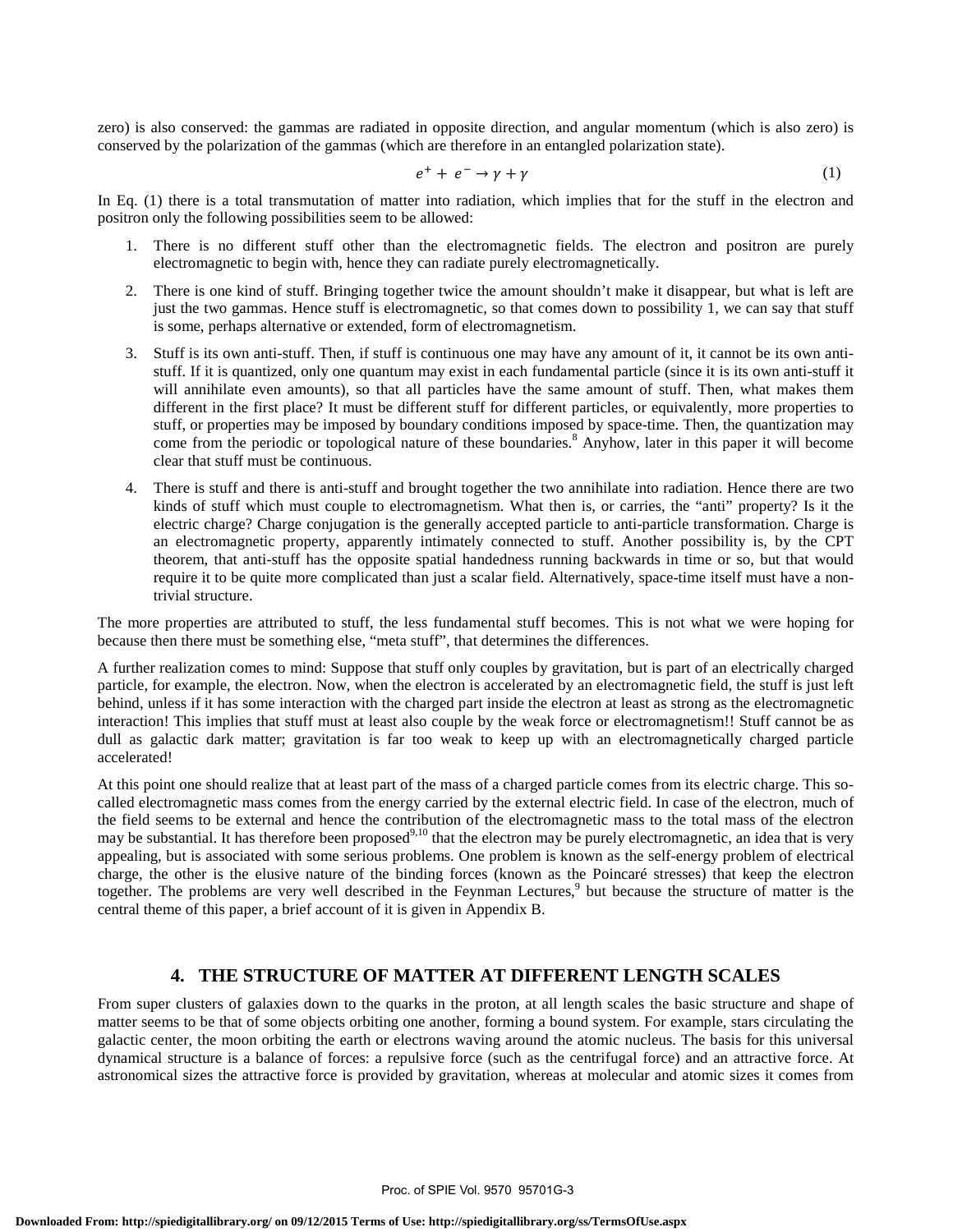electromagnetism. For nuclear sizes it is provided by the weak and strong interaction. When we go to small enough length scales an additional property emerges due to quantum mechanics, namely the wave-like nature of particles. Due to wave interference quantum mechanics provides a further mechanism (on top of the centrifugal force) against the collapse of the smallest objects. Historically, in 1925, the quantization using De Broglie waves by Schrödinger was the answer to the postulated stability of electron orbits with angular momentum quantization in Bohr's model of the Hydrogen atom.<sup>2</sup>



## **Scaling of mass** *m* **and size** *d* **of some structures**

Figure 1. Overview of masses and sizes of particles and structures as found in the universe. Lines indicate scaling laws of mass with size. Three branches stand out: The "material" branch with  $m \propto d^3$ , the "black hole" or "Schwarzschild" branch with  $m \propto d$ , and the "particle" or "Compton" branch with  $m \propto d^{-1}$ . Except for the proton, all elementary particles with more mass than that the electron (in the diagram to the left of the electron) are unstable. The graph shows what is found experimentally: that the electron is the *lightest* stable particle and that the proton is the *smallest* stable particle.

To gain some insight on the observed scaling of structures in the universe, an overview of the mass and size relationship is given in Fig. 1. What we see first of all is the truly astronomical scale we are dealing with. At the far left we have the smallest thinkable, an object of Planck mass  $m_P = \sqrt{\hbar c/G}$  and Planck length  $l_P = \sqrt{\hbar G/c^3} = 1.6 \times 10^{-35}$  meter, to the upper right the largest and heaviest, the universe itself (with a radius of 46.6 Mly), and in between, at the bottom, the lightest material object, the electron. Well, one may ask whether it is the lightest and why its size of  $2.4 \times 10^{-12}$  meter is so large; shouldn't it be as tiny as a point? It is a matter of choice, what is taken here for the size of an elementary particle is its Compton wavelength:

$$
\lambda_c = \frac{h}{mc} \tag{2}
$$

Clearly, neutrinos may be lighter, and so are all photons that have less than 511 keV of energy (this energy corresponds to the electron's rest mass). Although radiation is not matter, its relation between energy and wavelength  $E = hc/\lambda$ would make the photon fall on the same line as all elementary particles; with proportionality  $m \propto d^{-1}$  we may name this the "particle branch". The electron, like all other leptons (muon, tauon, the neutrinos), is special in that it shows no internal structure in scattering experiments, just like point object. This does not mean however that the electron itself is really a point. For example, the electron has spin, magnetic dipole moment, a de Broglie wavelength and a finite mass and charge. This cannot be reconciled with the notion of point symmetry. The implied infinite energy and charge densities require at least some proper dressing over a length scale related to the electron mass and its quantum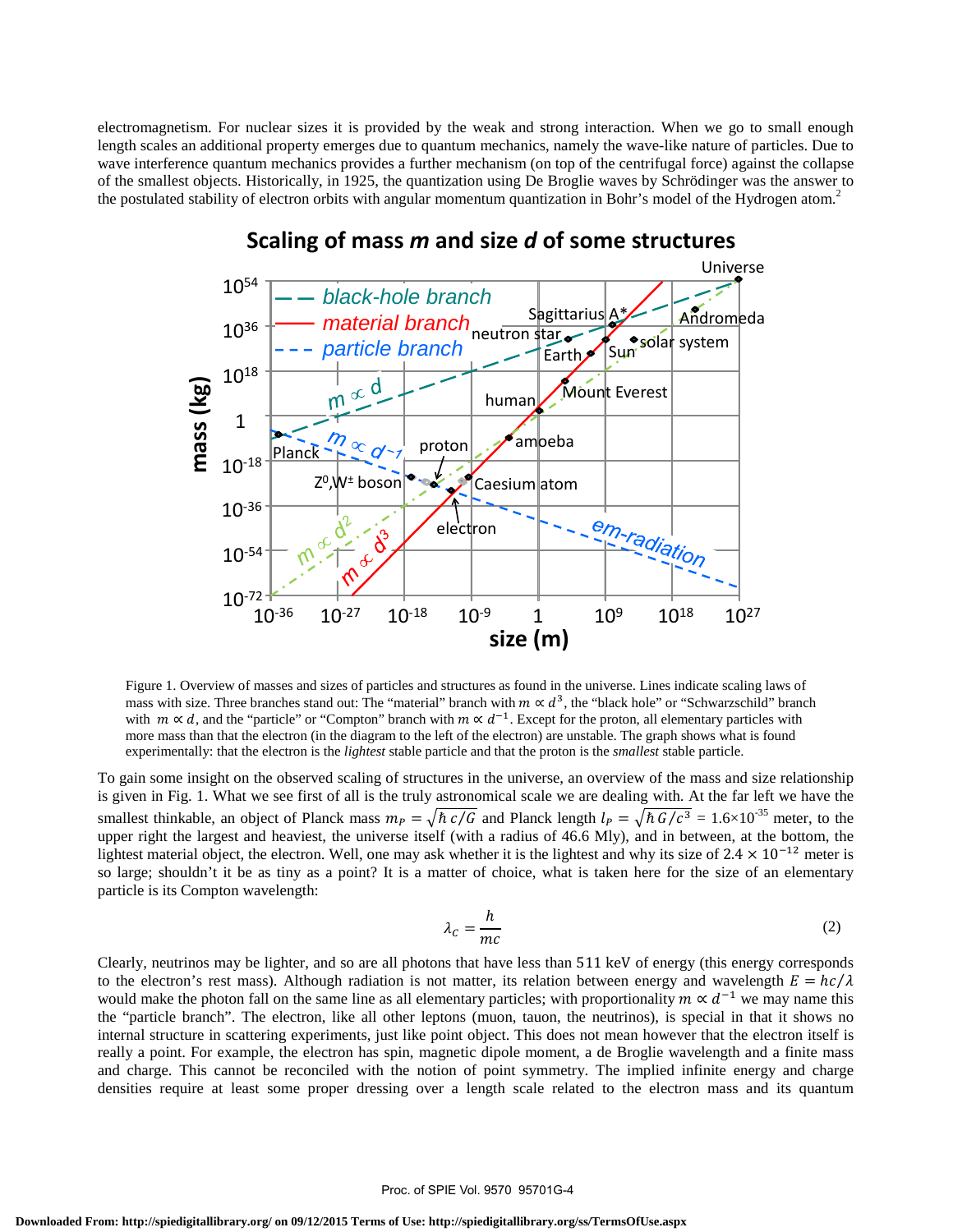mechanical wave nature. That length is what the Compton wavelength is. Note that for the proton, which does have internal structure, the charge radius and Compton wavelength are of similar size.

Central to Fig. 1 is what we may call the "material branch" for which mass is proportional to volume:  $m \propto d^3$  and it is where we find ordinary matter. The line connects the more familiar material bodies: electron, human, earth and sun. On the material branch, objects get lighter when smaller. On the particle branch, however, objects get heavier when smaller! As a consequence, a minimum weight object exists close to the point where the particle branch and the material branch cross. This appears to be the electron.

Another couple of branches with different scaling laws are indicated as well. The upper one has proportionality  $m \propto d$ and is named the "black hole branch". It connects the universe with the Planck scale through some known black holes, the size of which is taken to be the calculated Schwarzschild radius:  $r_s = 2Gm/c^2$ . There is also a line that connects the universe with the proton and it has proportionality  $m \propto d^2$ . It has been drawn for no better reason than Dirac's Large Numbers Hypothesis (LNH) in which the ratio of sizes of universe and proton are compared to the relative strength of electromagnetic and gravitational interaction between proton and electron (both are  $10^{42}$ ), and it appears to coincide with the aspect ratio of the figure signifying the very largest, smallest, heaviest and lightest ever thinkable in our universe.

In this paper we combine two general arguments. First, that with decreasing size (horizontal scale of Fig. 1) there is a systematic increase of the fraction of kinetic energy (internal dynamics) and binding energy (energy lost at formation) with respect to the total energy (rest mass, vertical scale in Fig. 1). Second, that the stronger forces are getting balanced at cost of the larger part of the available energy. Consequently, at some small enough length scale the amount of internal energy will approach the total energy in the system, from where no further decrease in size is possible in a stable manner. Experimentally the proton is found to be the smallest stable particle.

### **4.1 On the strength and hierarchy of forces**

Any stable, bound structure must have an internal balance of repulsive forces that prevent collapse and attractive forces that provide binding. The dependence of the strength with distance of either of these forces determines the nature of the structure we see.

Looking at different scales of length, what we find is that the weakest of the forces (gravitation) governs the largest structures and that the smallest structures, the elementary particles, are stabilized by the strongest: the strong interaction. There appears to be a hierarchy of forces that dominates the structure of matter at successive length scales. That this must necessarily be so, can be understood quite readily. The stronger force will simply dominate over the weaker ones and be able to pull in more closely the objects it finds attractive. The weaker bonds, made by the weaker forces, can and will be broken by the stronger force. So the hierarchy becomes obvious: The stronger force wins and pulls in whatever it can. What is pulled in (against any repulsive force) ends up closer to the source of the interaction than the weaker force could do. Hence stronger forces go first and they make smaller, more tightly bound objects.

One may wonder what the influence is of the reach and polarity of the forces on the hierarchy argument as presented above. Whatever initial configuration of particles, we may safely assume that sufficient mixing will occur eventually. Whether unipolar (gravity) or bipolar (electromagnetism) interaction sources are at play, attraction will occur. In the latter case this is true because the universe appears to have no net charge. The same polarity charges will simply be pushed away in favor of the attractive ones. There is another convenient situation in the universe (that may not be accidental) and that is that the strongest forces only work at short range, just where they would "want" to operate. What it means is that the diverse properties of the forces do not at all get in the way of the central argument of this paper.

While stronger forces lead to tighter binding, with the system releasing more energy in the binding process, at the same time the internal kinetic energy of the system must increase proportionally. How much it increases depends on the kind of binding potential and is expressed by the so-called virial theorem, which states that if the potential energy is of the form  $E_{pot}(r) = ar^n$  then the bound system has (mean) kinetic energy  $\langle E_{kin} \rangle = n \langle E_{pot} \rangle / 2$ .

In weakly bound systems the total mass of the system is, for all practical purposes, simply equal to the sum of the bare masses of the constituents. In what follows it is shown that for the tightest bound systems this is no longer the case because the internal kinetic energy and binding energy become so large in comparison to the bare mass of the constituents that it cannot be neglected. A well-known example of this is given by "mass defect" for atomic nuclei.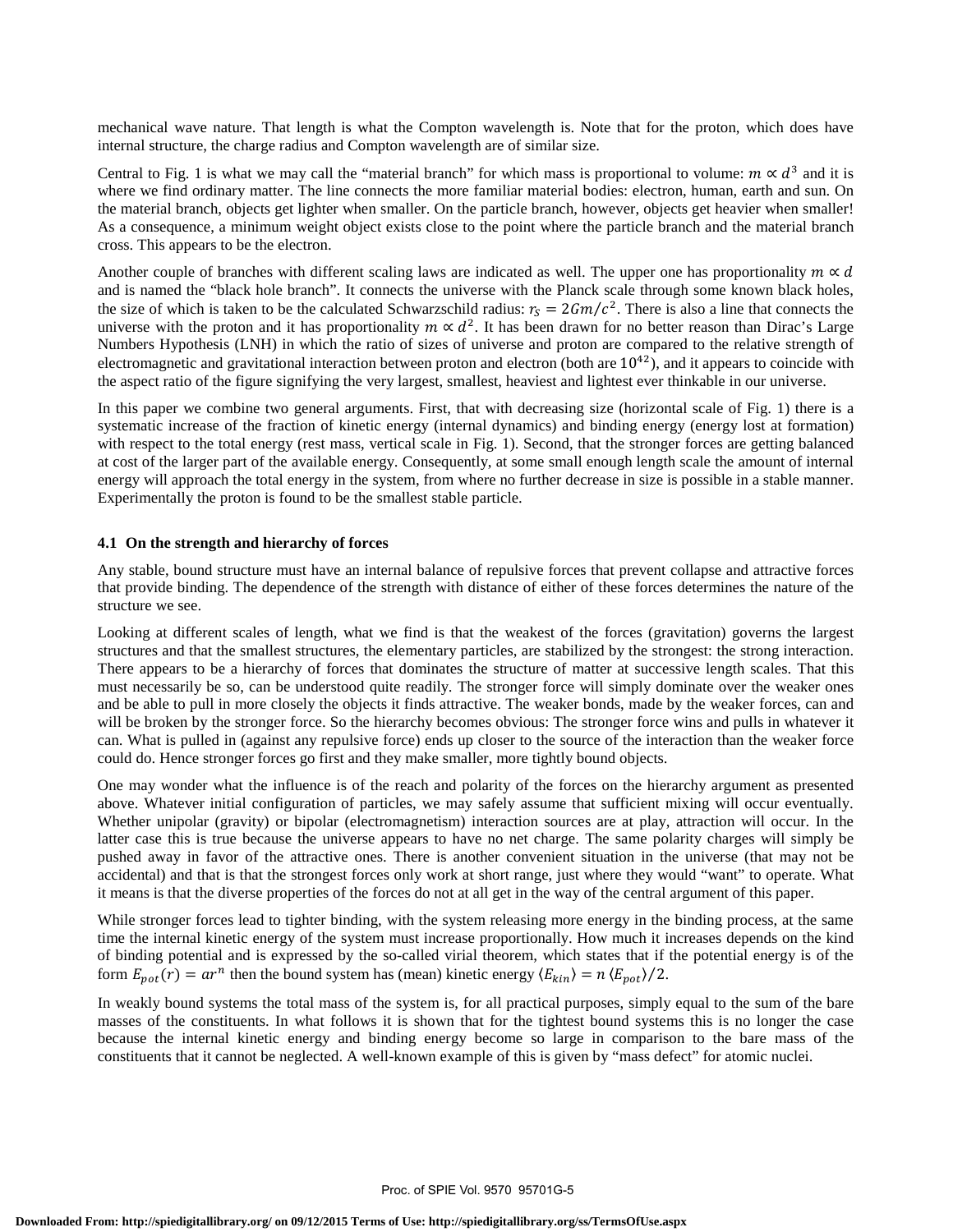Now we have arrived at an important point, and a key insight can be obtained if we string together all successive levels of binding. Starting in reverse, from the weakest forces, each successive, deeper level of binding must come from a stronger force at a shorter length scale and hence must have more binding energy associated with it. While this binding energy is released to the environment, a related amount of kinetic energy is kept or built-up inside the system. More kinetic energy is added at each deeper level than all the kinetic energy that was there already. At some point, the kinetic energy may reach a level equal to the bare mass of the system, exhausting the maximum possible amount of energy available, at which point there can no longer be a next level with even more energy and stronger forces to keep even smaller constituents together. This is where further scaling must stop. Due to a pure lack of available energy to keep the integrity of the granules, granularity must be given up in favor of a continuum of energy.

The question is when and where granularity must be given up. At first glance any attempt to give an estimate may seem futile, but it will appear that answers are only needed that are accurate at the order of magnitude level. In what follows, the energy balance and binding process for the hydrogen atom, deuteron and proton will be analyzed.

### **5. ENERGY BALANCE IN A BOUND SYSTEM**

When two particles with an attracting force between them are brought together from infinite separation, the potential energy is reduced and a bound system may be formed if all of the required conservation laws can be fulfilled. Among those are the conservation of energy, momentum and angular momentum. This requires that at least a third particle or (radiation) field is present or is produced to deal with any excess of energy, momentum and angular momentum. In what follows we will first analyze the energy balance in the formation of the hydrogen atom from an electron and a proton. From there we will proceed to analyze the energy balance in the deuteron as well as the proton.

#### **5.1 Formation of the hydrogen atom**

In this section the energy balance and internal kinetic energy in the hydrogen atom is compared to that of the free proton and electron at large separation. At time  $t_0$ , imagine an electron and proton at very large separation and both at rest so that both the kinetic and potential energy are zero  $E_{kin} = 0 = E_{pot}$ . If we let the system evolve, see Fig. 2, the electron and proton will gain kinetic energy at the cost of potential energy (time  $t_1$  and  $t_2$ ) and come together to form a bound state at time  $t_3$ , a hydrogen atom, all under emission of electromagnetic radiation with total energy  $E_{phot}$ .



Figure 2. Schematic picture of an electron and proton form a hydrogen atom under emission of electromagnetic radiation.

For the initial state when proton and electron are at rest, the total energy is:

$$
E_{tot,i} = E_{pot,i} + E_{kin,i} + E_0 = E_0
$$
\n(3)

Where  $E_0 = m_0 c^2$  is the amount of (rest) mass of the constituents, the proton and electron. Clearly, by conservation of energy, the total energy in the final state must be equal to the energy in the initial state:

$$
E_{tot,f} = E_{pot,f} + E_{kin,f} + E_{phot} + E_0 = E_{tot,bound state} + E_{phot} = E_{tot,i} = E_0
$$
\n
$$
\tag{4}
$$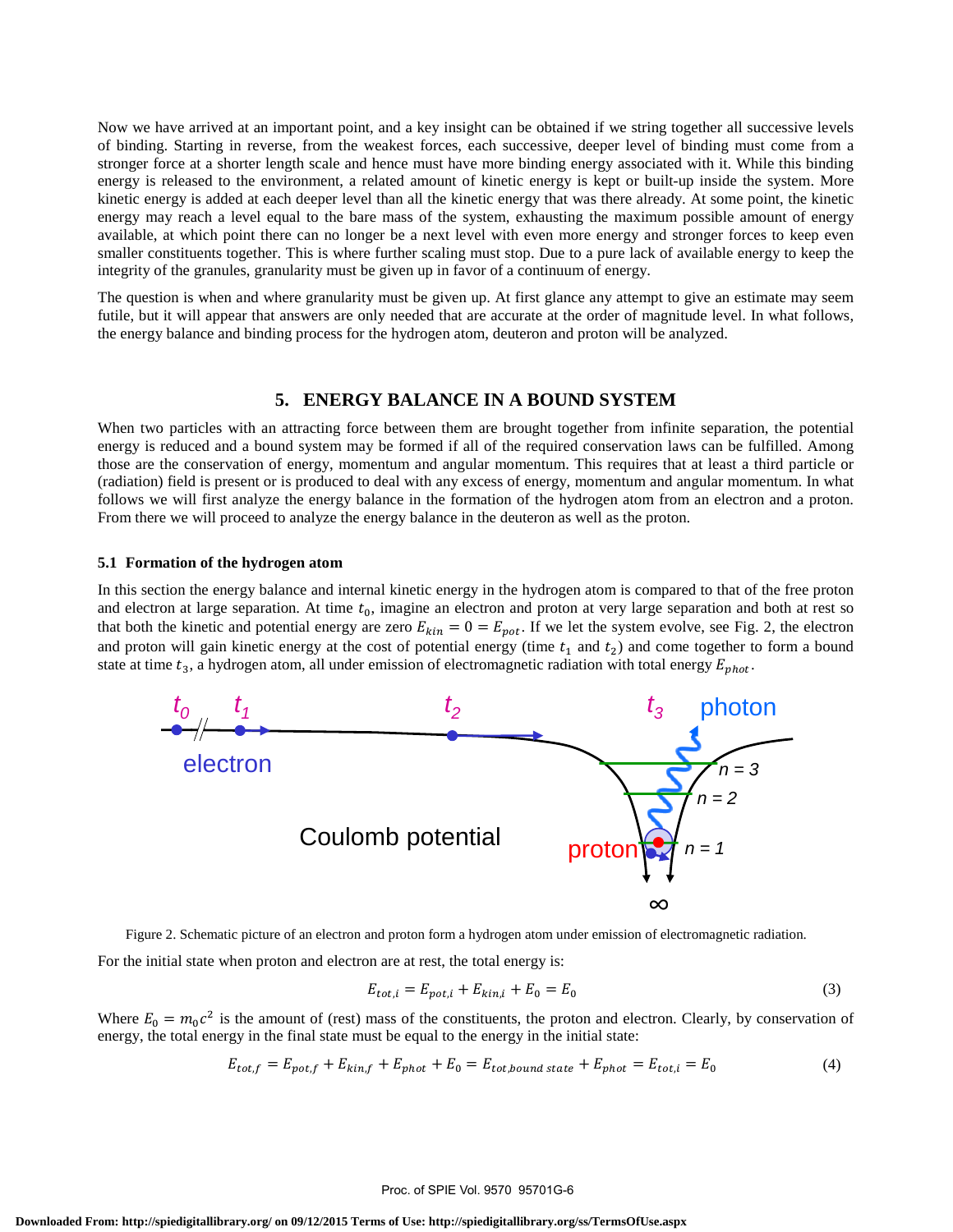Here,  $E_{tot, bound state}/c^2 = m_H$  is the mass of the hydrogen atom. To find the distribution of energy in the final state, we may apply the virial theorem which states that if a potential is of the form  $E_{pot}(r) = ar^n$ , then the kinetic and potential energy, averaged over an orbit, are related by  $2\langle E_{kin}\rangle = n\langle E_{pot}\rangle$ . For the special case of circular orbits, when averaging can be omitted, this reduces to  $2E_{kin} = nE_{pot}$ . In case of the Coulomb potential  $E_{pot,EM}(r) = q_p q_e / 4\pi \epsilon_0 r$  or the gravitational potential  $E_{pot,G}(r) = -G m_p m_e/r$  we have  $n = -1$  and hence  $E_{pot} = -2E_{kin}$ .

In the Bohr model of the hydrogen atom where the electron and proton are in a circular orbit around each other, the energy balance is given by

$$
E_{tot,f} - E_0 = 0 = E_{pot,f} + E_{kin,f} + E_{phot} = E_{phot} - E_{bind} = -E_{kin,f} + E_{phot}
$$
\n
$$
\tag{5}
$$

from which it is clear that the bound state has a binding energy equal to the energy carried away by the emitted radiation  $E_{bind} = E_{phot}$  and also that there remains a kinetic energy inside the atom  $E_{kin,f} = E_{bind}$ , corresponding to the orbital motion of the proton and electron. The energy has come from the increased overlap and cancellation of the electromagnetic fields of the electron and proton in the final state.

What does this mean in terms of the total mass of the system? In the initial state we only have the mass of electron  $m_e$ and proton  $m_p$ . The values  $m_e$  and  $m_p$  can be found in a table of particle properties and represent an invariant property that corresponds to the intrinsic mass  $m_0$  (also called the invariant mass, rest mass or proper mass) of the particle.

Where in the initial state, when everything looks static, we easily could keep the idea that the intrinsic mass is built purely of some static primordial stuff, in the final state we see that this is, at least to some degree an illusion: part of the mass has been radiated away ( $E_{phot}/c^2$ ) and another part of the mass is present as kinetic energy ( $E_{kin,f}/c^2$ ), and clearly non-static! It is not mysterious; all of the mass has really come from the electromagnetic field between the proton and electron, of course. It is indeed so that the mass of the electron and proton is at least partially of electromagnetic nature to begin with:  $m = m_{\text{stuf}} + m_{\text{EM}}$  (see Appendix B as well as the Feynman Lectures, Ref. 9).

The well of a Coulomb potential is infinitely deep, so in principle the electron and proton could come together as close as they like, making the binding energy arbitrarily high! There is however another restriction, the wave nature of the particles. It appears that there is a smallest average distance  $r_0$  at which the proton and electron want to be; this is the ground state of the hydrogen atom, and the proton and electron are in what we may call a zero-point motion at a length scale imposed by their De Broglie wavelength  $\lambda_B = h/\gamma mv$ . In the Bohr model, the wave must fit exactly on the circular orbit,  $\lambda_B = 2\pi n r_0$  with  $n = 1$  for the ground state. Taken with respect to the center of mass of electron and proton we have  $m_p r_p = m_e r_e$ , and an effective orbital radius  $r_0 = r_e + r_p$ . In the more advanced solution, that of the Schrödinger equation, the orbital motion is replaced by a radial breathing of the wave, a radical change, but as we all know and remarkable as it is, this goes without immediate consequences for the position of the energy levels. Note that the proton and electron have different masses and also different velocities such that, in the bound state, they have exactly the same orbital frequency  $\omega_{orb} = v/r_0 = v_e/r_e = v_p/r_p$  and also the same De Broglie wavelength. The finite mass and motion of the proton ( $m_p = 1.67 \times 10^{-27}$  kg (938 MeV/c<sup>2</sup>)) with respect to the center of mass is taken into account by replacing the electron mass by the so-called reduced mass:

$$
\mu = \frac{m_e m_p}{m_e + m_p} \tag{6}
$$

The Coulomb energy is  $E_{pot} = -e^2/4\pi\varepsilon_0 r_0 = -\alpha\hbar c/r_0$ , with the fine structure constant defined as

$$
\alpha = \frac{e^2}{4\pi\varepsilon_0\hbar c} \approx \frac{1}{137}
$$
\n(8)

and  $E_{pot} = -2E_{kin} = -\mu v^2$  and also  $\lambda_B = 2\pi r_0 = h/\gamma \mu v$ . It will turn out that  $v \ll c$ , so that  $\gamma \approx 1$ , and for our purpose relativistic corrections are small enough to neglect. Now it follows that

$$
r_0 = \frac{\lambda_c}{2\pi\alpha} \approx 0.53 \times 10^{-10} \,\mathrm{m} \tag{7}
$$

Of course we immediately recognize this as the Bohr radius. While the centrifugal force balances the Coulomb force on the particles, constructive interference of the quantum wave defines the finite energy of the ground state. It is now also possible to calculate the energy that is carried away by radiation:  $E_{phot} = E_{bind} = \alpha^2 \mu c^2 = 13.6 \text{ eV}$ . An equal amount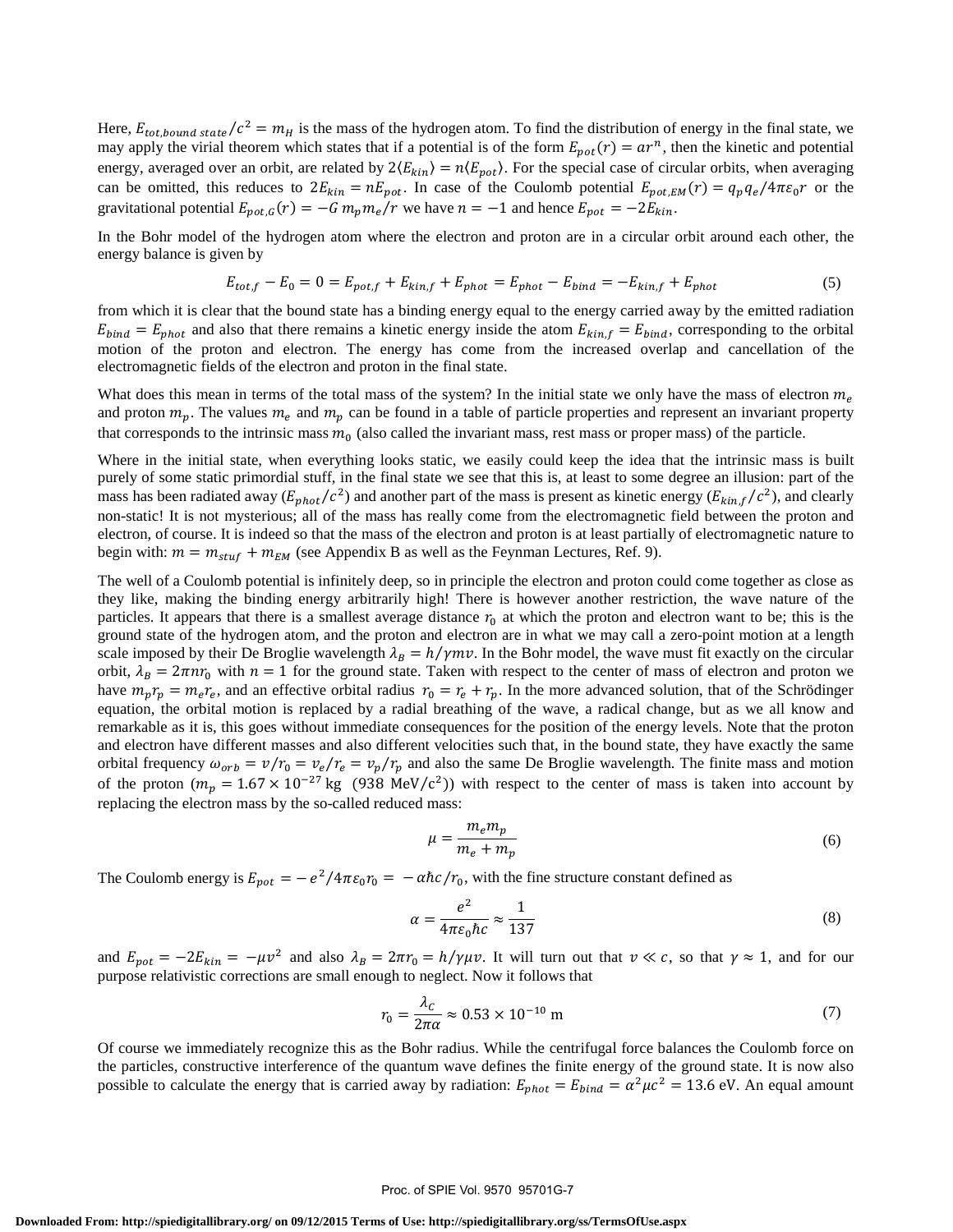of the kinetic energy, mostly carried by the electron, is present inside the atom. The hydrogen atom in its ground state is a fraction 13.6 eV/(938.272 + 0.511) MeV =  $1.45 \times 10^{-8}$  lighter than the original mass of electron and proton when they were at large separation. On top of that, the same fraction of the atom's internal energy is of kinetic nature.

To get an idea of difference of scale, it is interesting to compare the kinetic energy fraction of the hydrogen atom with a gravitationally bound system such as earth orbiting around the sun. The mass of the sun is  $m_{sun} = 1.99 \times 10^{30}$  kg and of the earth it is  $m_{earth} = 5.97 \times 10^{24}$  kg. The orbital velocity of the earth is  $v_{earth} = 29780$  m/s, so that the kinetic energy is  $E_{kin} = \frac{1}{2} m_{earth} v_{earth}^2 = 2.65 \times 10^{33}$  J, and the total energy is  $E_{tot} = (m_{sun} + m_{earth})c^2 = 1.79 \times 10^{47}$  J. This results in a kinetic fraction  $E_{kin}/E_{tot} = 1.47 \times 10^{-14}$ , a million times less than for the hydrogen atom.

### **5.2 The deuteron**

We will now climb up a step in the hierarchy of forces to arrive at the next smaller structure: the atomic nucleus. The destructive power of a hydrogen bomb shows that the binding energy of nucleons can be substantial: a <sup>4</sup>He atom is approximately 28 MeV/ $c<sup>2</sup>$  lighter than the separate neutrons and protons from which it is built, and this corresponds to a mass fraction of 0.0075. Because it is a noticeable fraction, it is known as the "mass defect". The nuclear force harnesses a million times more energy than the Coulomb force.

Where the structure of the atom can be described nicely in terms of electron shells around the nucleus, the behaviour of protons and neutrons in the nucleus is more complicated. The nuclear binding may be modelled by the Woods-Saxon potential that looks somewhat like a square well, but it is not very accurate for low atom numbers. Also the strong spinorbit interaction of the nucleons complicates things further.

To model the nucleus we will have to improvise a bit, but fortunately we can compare the outcome of our calculations to known experimental results. What we certainly want to know are two things. First, the gain of energy per bound nucleon and second the kinetic energy of the nucleons in the ground state. The shape of the potential is not well known, so we cannot simply use the virial theorem to determine the ratio of potential and kinetic energy. Instead, knowing the size of the nucleus from experiment, we can estimate the De Broglie wavelength. There must be a quantum condition such that the De Broglie wavelength fits the size of the nucleus:  $2\pi r_{nuc} = \lambda_B = h/\gamma \mu v$ , just the way the electron fits inside the atom. If we apply this to the deuteron, a bound state of one proton and one neutron (which have almost the same intrinsic mass ( $m_n \approx m_p$ ), the reduced mass is  $\mu \approx m_p/2$  and we find

$$
\gamma \beta = \frac{\lambda_B}{2\pi r_{nuc}} \gamma \beta = \frac{\hbar}{\mu c r_{nuc}} = \frac{2\hbar}{m_p c r_{nuc}} = 2 \frac{\lambda_{B,p}}{2\pi r_{nuc}} \gamma_p \beta_p \approx 2 \gamma_p \beta_p \tag{8}
$$

Note that  $\beta = v/c$ , that  $\gamma = 1/\sqrt{1 - \beta^2} = \sqrt{1 + \gamma^2 \beta^2}$ , and also that the velocity in the reduced mass frame is twice as high as that for the individual proton and neutron. Note that the boundary condition  $\lambda_B = 2\pi r_{nuc} \approx \lambda_{B,p}$  can only be exact in one frame due to relativistic effects but here the difference will appear to be marginal. In general we can write

$$
E^{2} = E_{0}^{2} + p^{2}c^{2} = m_{0}^{2}c^{4} + \gamma^{2}m_{0}^{2}v^{2}c^{2} = \gamma^{2}m_{0}^{2}c^{4} = \gamma^{2}E_{0}^{2}
$$
 (9)

The total kinetic energy is  $E_{kin} = E - E_0 = (\gamma - 1)E_0 = (\gamma - 1)m_0c^2 = (\gamma - 1)\mu c^2 \approx (\gamma_p - 1)2m_p c^2$ 

The experimental value for the deuteron's charge radius is  $r_{nuc} = r_D = 2.14 \times 10^{-15}$  m, so that  $\gamma_p = 1.00482$ . The kinetic energy of the proton and neutron in the deuteron must therefore be  $E_{kin,p+n} \approx (\gamma_p - 1)2m_p c^2 \approx 9$  MeV, which is large compared to the measured total binding energy of a deuteron of "only"  $E_{bind,D} \approx 2.224$  MeV. If we were allowed to apply the virial theorem in reverse, then  $2E_{kin} = nE_{pot}$  and  $E_{pot} + E_{kin} + E_{bind} = 0$  gives

$$
n = \frac{-2}{1 + E_{bind}/E_{kin}} = -1.61\tag{10}
$$

This would imply a potential with effectively an  $r^{-1.61}$  dependence, steeper than the  $r^{-1}$  of the Coulomb potential, and at least this doesn't seem unrealistic.

From experiment it is known that the fractional mass defect of the deuteron is  $2.224 \text{ MeV}/(939.6 + 938.3) \text{ MeV} =$ 0.0012, which is moderate compared to the 0.0075 for the helium nucleus. In any case, with sufficient margin of error, we can conclude from the calculation above that the kinetic energy of the neutron and proton is larger than their binding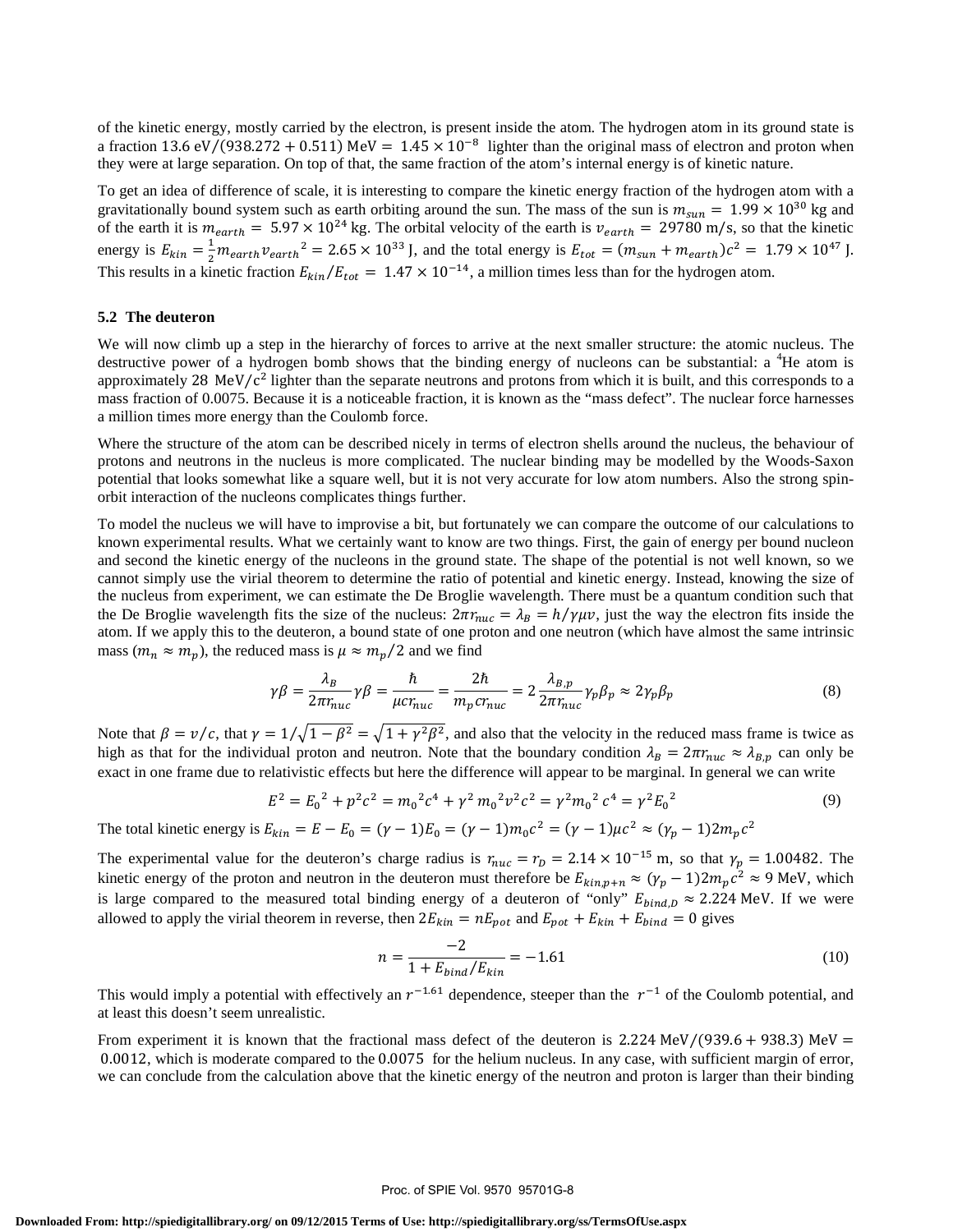energy. About 0.5% of the deuteron's mass of 1875.613 MeV/ $c^2$  must come from internal kinetic energy. Still 99.5% of it may perhaps be made of "stuff"…

That stuff must then sit inside the proton and neutron, and we are ready to climb another step up the ladder of hierarchy of forces, going down one scale of length. Starting from the solar system, going to the hydrogen atom and the deuteron we see that both the fraction of internal kinetic energy and the fractional mass defect rise very rapidly from  $10^{-14}$  to  $10^{-8}$ to10 $2$ . Now one could argue that maybe we have been too rough with our estimates in the last step and perhaps we are wrong by some factor. It wouldn't matter a bit for the final argument because the trend is clear: the fractional kinetic energy increases each step, not by factors but by orders of magnitude, and at some step on the ladder, the fraction must approach unity, and that is the point where no further granular fragments can serve as building blocks and where a continuum made of some "stuff" must underlie the nature of matter. In the next section we will try to deal with the internal kinetic fraction and stability of the proton.

### **5.3 The proton**

Experimentally, the proton is a stable particle with (internal) structure. It is thought to be built of three quarks (up,up,down), each with spin  $\frac{1}{2}$  and a tri-polar charge called "color". The "up" quarks have electrical charge  $+2/3$  and the "down" quarks have electrical charge −1/3. The mass of the quarks may be much smaller than the mass of the proton (938 MeV/ $c^2$ ), which can be deduced from the mass of the pion (139 MeV/ $c^2$ ). The pion is made of two quarks, a positively charged pion consists of one "up" quark and one anti-"down" quark, so if one of those is very light the other may weigh no more than 139 MeV/ $c^2$ , unless a large amount of binding energy may have been drained from the free quark. The free quark?! Nobody has ever seen one, and the proton is very (absolutely) stable. So, yes, this is circumstantial evidence that a lot of binding energy may be involved. Nonetheless, advanced calculations in lattice Quantum Chromo Dynamics<sup>11</sup> confirm that the masses of quarks are quite small:  $m_{up} = 2 \text{ MeV}/c^2$  and  $m_{down} =$ 4.8 MeV/ $c^2$ , see also Ref. 6. Calculations based on QCD are not trivial because convergence of the theory is poor, and this can be appreciated when comparing Fig. 3a and Fig. 3b.



Figure 3. **a)** The standard proton model with three quarks (uud) and gluons (wiggly lines). This simple quark model is very powerful in predicting the (experimentally confirmed) hadron spectrum of elementary particles. **b)** Impression of the distribution of quarks and gluons in the proton as calculated by lattice QCD. The quarks are found to be much lighter than the proton and many more gluons and virtual quark-antiquark pairs are required than in the simple three-quark model, effectively creating a soup.

In Fig. 3a, the simple quark model of the proton with three quarks and connecting gluons is shown. The picture of three quarks making a baryon and two making a meson has proven a very powerful model in predicting the hadron spectrum of elementary particles. In Fig. 3b we see what QCD is forced to make of it (see Ref. 11): There are still three valance quarks but there is also a whole network emerging, made of many gluons and virtual quark-antiquark pairs. The quark masses are small and the network carries a substantial part of the energy, momentum and angular momentum (of the proton spin of ½) inside the proton.

A remarkable situation is unfolding. In the previous sections, the sum of the constituting particles invariant mass was always slightly larger than the mass of their bound state, but now the three quarks together weigh hardly 9 MeV/ $c^2$ , less than 1% of the proton mass! Again, as for the deuteron, we do not know the binding potential inside the proton, but given the size of the proton we may be able to use a quantization condition to determine the energy level inside the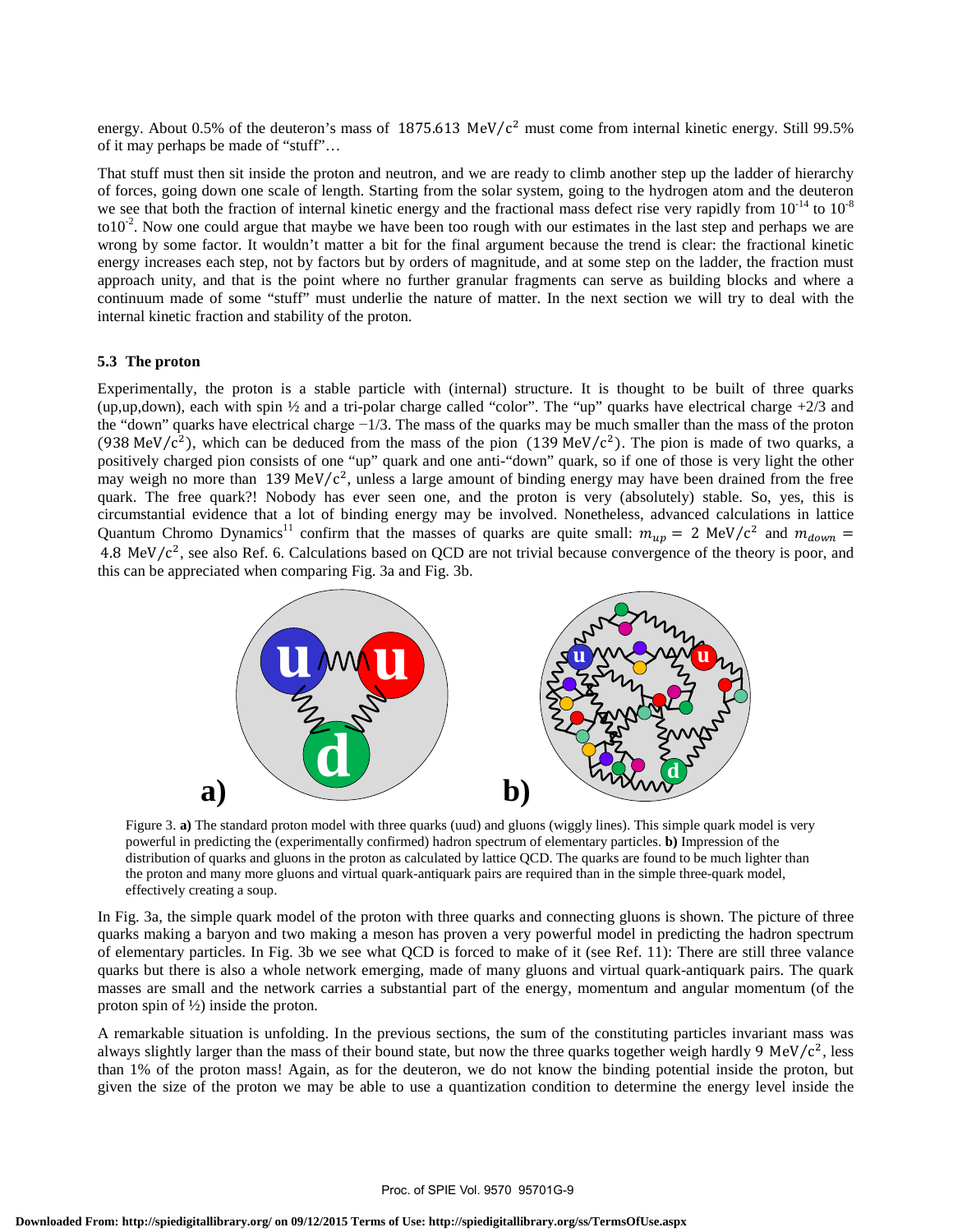proton, just as we did successfully for the deuteron. This time we propose that the De Broglie wavelength of a single quark must fit on the size of the proton, but because of the spin  $\frac{1}{2}$  character of the proton we demand that it should go round twice (this may be debatable but, see Ref. 10 for discussion), so that  $2 \times 2\pi r_p = \lambda_{B,q} = h/\gamma_q m_q v_q$  and we find

$$
\frac{\hbar}{2m_qcr_p} = \frac{\lambda_{B,q}}{4\pi r_p} \gamma_q \beta_q = \gamma_q \beta_q = \sqrt{\gamma_q^2 - 1} \tag{11}
$$

With the charge radius of the proton  $r_p = 0.842 \times 10^{-15}$  m, it follows that the quarks must be moving at highly relativistic speed:  $\beta_q \approx 0.999$ , this makes that their De Broglie wavelength fits inside the proton. Note that because of this high speed this is rather independent on the quark mass. We find that  $\gamma_q m_q \approx 116 \text{ MeV}/c^2$  so that the kinetic energy of the three quarks together is  $E_{kin, uud} \approx 348$  MeV. A single quark carries approximately 12% (116/938) of the internal momentum in the proton and that is in reasonably good accordance with experimental findings from deepinelastic muon scattering.<sup>12</sup> This means that our simple assumptions are holding well enough so far. Instead of using the charge radius we could also have taken half the Compton wavelength of the proton,  $\lambda_c = 1.321 \times 10^{-15}$  m = 0.784 ×  $2r_n$ , only a moderate difference but the quarks would have to move even faster.

There is still 590 MeV of energy inside the proton that is unaccounted for. It may be due to the stresses (such as in a loaded spring) to hold the proton together. Or is it the "stuff" we are looking for? The energy in the electric field outside the charge radius (see Appendix B) is found to be  $E_{EM,q} \approx 0.856$  MeV, so that is a mere 0.1% of the proton mass. There is also the energy in the magnetic dipole field,  $E_{EM,\mu} \approx 0.417$  MeV, which makes a total of 2.5 electron masses of electromagnetic field outside the proton charge radius and this incidentally is the same amount of mass as the mass difference between proton and neutron (but in the opposite direction!). And then there is the total rest mass of the quarks, according to QCD a mere  $E_{quarks} \approx 8.8$  MeV.

But isn't that very strange! If the quarks are so light, then inside them there must be a rather weak force at work compared to the strong force. The quarks are then not at the end of the hierarchy ladder but come a step earlier. We have already concluded that they can only fit within the proton if moving very fast, and that may be true for their De Broglie wavelength and orbital motion, but what about their own size, their Compton wavelength size? Too light, hence too big, and the proton would have to be a hundred times larger than it is.

Now what if quarks are actually small, with high masses as compared to the proton mass (and hence QCD would be wrong)? Then a force must be present that is stronger than the strong force, with more energy involved in the binding process and even more kinetic energy to closely bind everything together. Where then should that energy come from? Already a fraction  $E_{kin}/E_{tot} = 348/938 = 0.37$  of the total proton energy is kinetic energy.

Starting from the solar system, going to the hydrogen atom, the deuteron and now the proton we see that both the fraction of internal kinetic energy  $E_{kin}/E_{tot}$  and the fractional mass defect rise very rapidly from  $10^{-14}$  to  $10^{-8}$  to $10^{-2}$  to ~1. This suggests, on grounds of energetic balance, that there are no particles or structures smaller than the proton that can exist independently, they simply cannot be stable. Hence we must say goodbye to quarks as independent existing particles. Already, it seems to be an experimental fact that quarks cannot exist on their own, so that is fine, but surely we would like to keep the beautiful and powerful quark symmetries that make the full set of hadrons.

We are forced to admit that we have arrived at the end of the ladder, but how can we save the day? It certainly seems that quarks cannot be small and heavy, and at the same time they cannot be light and big, what then? What if the quarks as such really do not exist? To make things even more complicated, in QCD we find that the force and energy should actually go down when the quarks sit very close together, this is called "asymptotic freedom", a very cunning idea invented to deal with the self-energy that would explode without it. The hierarchy of forces, which rules the length scale of *granular matter*, is clearly at odds with the idea of asymptotic freedom. Another idea is required. Maybe the quarks are strung together to provide some of the symmetries they are expected to. Perhaps the quarks are not coming in granules and have no rest mass, but come together as a continuum of some form of energy that propagates close to, or rather, exactly at the speed of light. If so, their orbital wavelength (the De Broglie wavelength) can become arbitrarily small without the need for a granule having a size of some Compton wavelength.

An artist impression of a daring looking possibility is given in Fig. 4, it is a trefoil knot of continuous energy flow. It goes around twice at (close to) light speed before closing on itself in a single wavelength. The three differently colored loop segments should be imagined as orthogonal in space. If the underlying structure of the energy flow is a vector field (such as the electromagnetic field), each of the loops may have different properties according to their amount of twist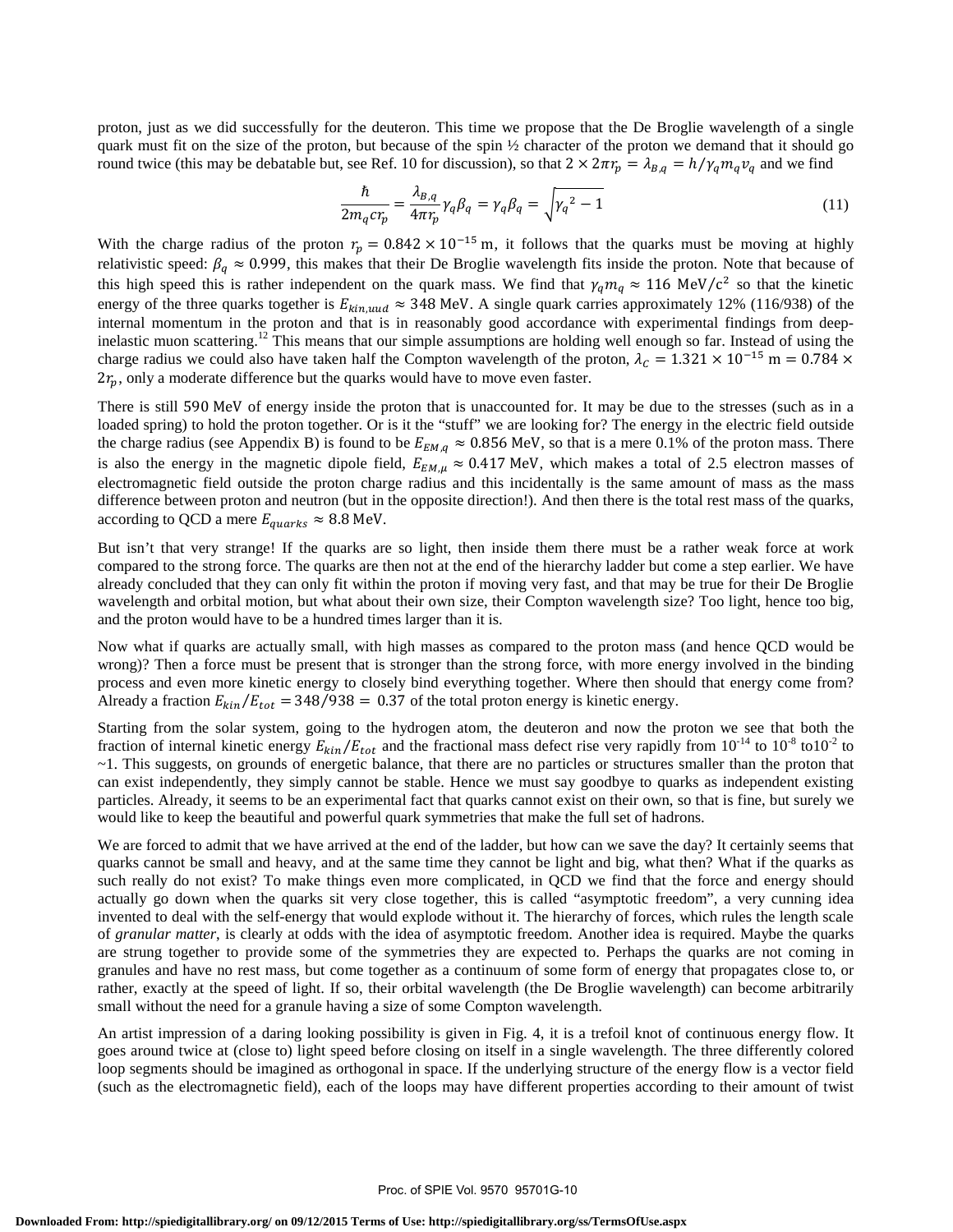(not shown in the figure). If we were to pull one loop it would tighten up the other loops, thereby increasing the total energy, just as is assumed to be the case for asymptotic freedom of quarks. Both the loop and its knot take part in a spring that binds things together, and may replace the gluon properties. It is all speculation, but it shows there may be a way out. In fact, there must be a way out, the proton really exists!



Figure 4. The proton modeled as a trefoil knot of continuous energy flow at (close to) light speed. Note that the flow goes around twice and that the three differently colored loops should be imagined as being orthogonal in space. The loops may have different properties, for example due to their amount of twist (not shown).

### **6. DISCUSSION**

From our exercise we must conclude that we have arrived at the smallest length of stable matter, and it is represented by the proton. This is also an experimental fact; the neutron is only slightly heavier and smaller, but unstable. The electron is stable, but it is much lighter with a much larger Compton wavelength and its classical radius is larger than the charge radius of the proton, see Appendix B. From our exercise it is manifest that the Planck length  $l_p = 1.62 \times 10^{-35}$  m cannot play a fundamental role in the structure of (stable) matter. In string theory it is suggested that structures may exist that are of the Planck scale, but according to our view, small structures are energetically impossible.

Coming back to the simple quark model of Fig. 3a and comparing this to the much more complicated QCD quark-gluon soup in Fig.3b, we could ask why QCD may be such a poorly converging theory and why does it require so much soup? What if the speculation of Fig. 4 has actually some truth in it? Then, maybe QCD simply starts from the wrong end trying to make a granular structure converge to a knotted continuous flow with closed loops, twist, knots and whirls. In the bag model of atomic nuclei it has always been mysterious why the separate nucleon membranes (of Fig. 3b) do not fuse,<sup>6</sup> while the closed-loop flow of Fig. 4 makes that obvious. Over the years, many papers on the subject of topological electromagnetism have been published.<sup>10,13-16</sup> A most recent paper<sup>17</sup> provides a new theoretical foundation based on the Clifford algebra of space-time that merges relativistic quantum mechanics and topological electromagnetism in which the sources are given in terms of "knotted" electromagnetic fields as well as quantum mechanical wave functions.

Let us look at the general equation for a particle's energy balance, including the rest mass  $E_0 = m_0 c^2$  of internal granularity:

$$
E_{tot} = mc^2 = E_{pot} + E_{kin} + E_0 = E_0 - E_{bind}
$$
\n(12)

Depending on the binding potential, assuming that it obeys the virial theorem  $2E_{kin} = nE_{pot}$ , the ratio of kinetic energy and total energy can be expressed as follows:

$$
\frac{E_{kin}}{E_{tot}} = \left(1 - \frac{E_0}{E_{tot}}\right) \Big/ \left(\frac{2}{n} + 1\right) = \left(-\frac{E_{bind}}{E_{tot}}\right) \Big/ \left(\frac{2}{n} + 1\right) \tag{13}
$$

If we apply this to the proton, with  $E_{kin}/E_{tot} = 0.37$  and  $E_0/E_{tot} = 0.01$ , we find that  $n \approx +1.2$ , which is very close to the value  $n = +1$  for which the energy for binding two quarks increases linearly with distance. If we substitute  $n = +1$ in Eq. (13) we find  $E_{kin}/E_{tot} = 0.33$  and  $E_0/E_{tot} = 0.01$ , still consistent with our argument that the amount of kinetic energy is substantial. Nonetheless, presuming a potential of the form  $r^n$  may be too limited a view and we may have to consider the possibility of a so-called pseudo-potential, the strength of which is not only dependent on position  $r$  but also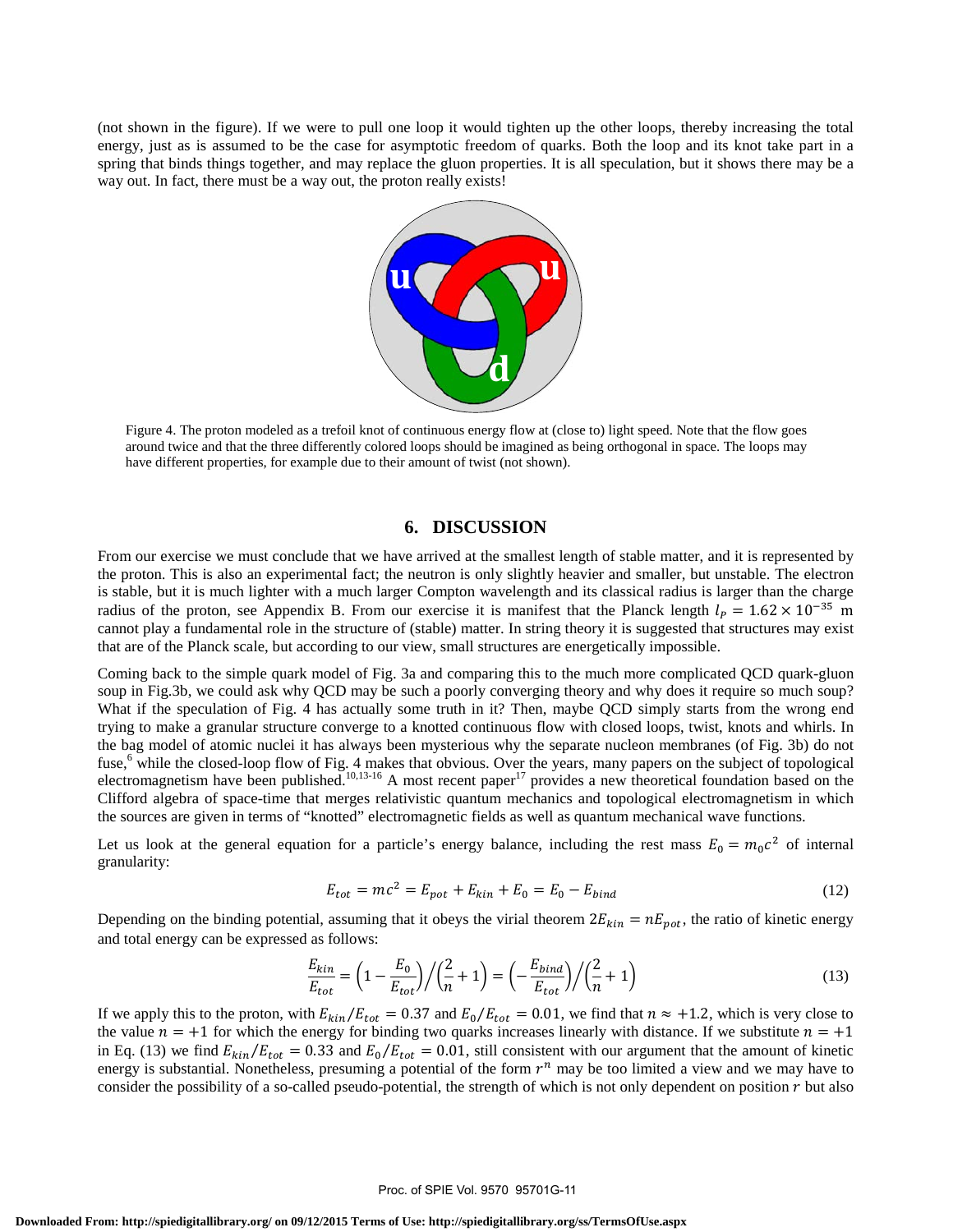on state of motion of the system. An example of such a potential is that of an electric charge in a magnetic field, for which the (Lorentz) force is dependent on the velocity of the charge.

What does the general equation, Eq. (12), say about pair creation/annihilation? For the electron-positron pair, we can identify that  $m = m_e + m_p$  is the total rest mass and  $E_{bind} = -2E_\gamma$ ; the photons need to be absorbed, not emitted to create the a particle pair. There is no additional rest mass ( $E_0 = 0$ ) of any internal granularity. Indeed, Eq. (12) simply applies and we see that the electron and positron consist of potential and kinetic energy without any sign of granularity. Here too, the kinetic energy can be thought to be carried by a continuous internal circulation of energy, the potential energy provides the spring or bag to hold it together, see also Ref. 10.

Eventually, to obtain a picture that is consistent with known physics, the deformation or disentangling of the loops and knots of these light-speed energy vortices must somehow be related to the electromagnetic, the weak and strong force. In our first answers in Section 3 we have found that any "stuff" is energy and it must couple to, at least, one of the other forces. Because the positron and electron exhibit electromagnetic and weak interaction, but not the strong interaction, we must assign at least an electro-weak nature to stuff. It seems that, based on the literature<sup>10,13-16</sup> and within the limits of arguments of this paper, the nature of stuff is consistent with some topological form of electromagnetism. In this topological electromagnetism it may turn out to be that the linking of electromagnetic field lines and the knotting of energy flow are related to the weak and strong forces respectively. As a consequence of any appearing non-trivial topology, it may be required to change our view on the structure or nature of space-time.

### **7. CONCLUSIONS**

In this paper we have investigated the nature of "stuff". In Sections 2 and 3 it has been concluded that energy is part of "stuff", or some form of "stuff". Then, it was found that the nature of the "stuff" inside elementary particles requires it to be more than only gravitationally coupled: it must at least couple to electromagnetism or the weak force, otherwise binding of stuff to the particle is too weak to follow the particle when it is accelerated by any force stronger than the gravitational force. Further it became clear that "stuff" must be continuous and in case there is only one form of "stuff", that it is some, perhaps alternative or extended, form of electromagnetism. If there is also "anti-stuff", then we may need space-time itself to have a non-trivial structure, something that may be true regardless of our findings.

At all experimentally accessible length scales the structure of stable matter is the result of a balance of forces working between some otherwise bound objects, particles or granules. In Section 4 we have argued how the hierarchy of strength of interactions is connected to the length scale of material structures. The stronger forces go first and they make smaller, more tightly bound objects.

In nature, the following is observed (see Fig. 1): the total mass of a lump of ordinary matter decreases with smaller size, but contrary to that, the mass of subatomic particles increases with smaller size. The electron is at the bottom of the mass scale. Most subatomic particles are unstable, except for the electron and proton.

In this paper two insights about bound systems have been combined. First, that with decreasing size there is a systematical increase of the fraction of kinetic energy (internal dynamics) and binding energy (energy lost at formation) with respect to the total energy (rest mass). Second, that the stronger forces are getting balanced at cost of the larger part of the energy available. In Section 5 we have shown indeed, by example, that the ratio of internal kinetic energy and total energy increases with decreasing size. The consequence is that stable matter cannot exist at smaller length scale than where internal kinetic energy and total energy are of comparable magnitude:  $E_{kin}/E_{tot} \approx 1$ . At that point the orbiting corpuscular, granular structure with binding forces runs out of internal binding energy to hold the kinetics and from there only a circulating "fluid"-like continuum flow of energy seems in accordance with energy conservation. Consistent with experiment and supported by theoretical estimations it can be inferred that this lower limit is given by the size of the proton, and that the proton is the smallest stable particle. Quarks as independent constituents of the proton are ruled out, and so is Planck-scale physics.

There appears to be a smallest length scale, at which the ladder of the hierarchy of forces (that holds for granular matter) comes to an end. The final stage is a balance of forces on a continuous, circulating flow of energy, holding *itself* together. This is consistent with the notion of asymptotic freedom: when the system is in equilibrium, the energy is lowest and the size finite.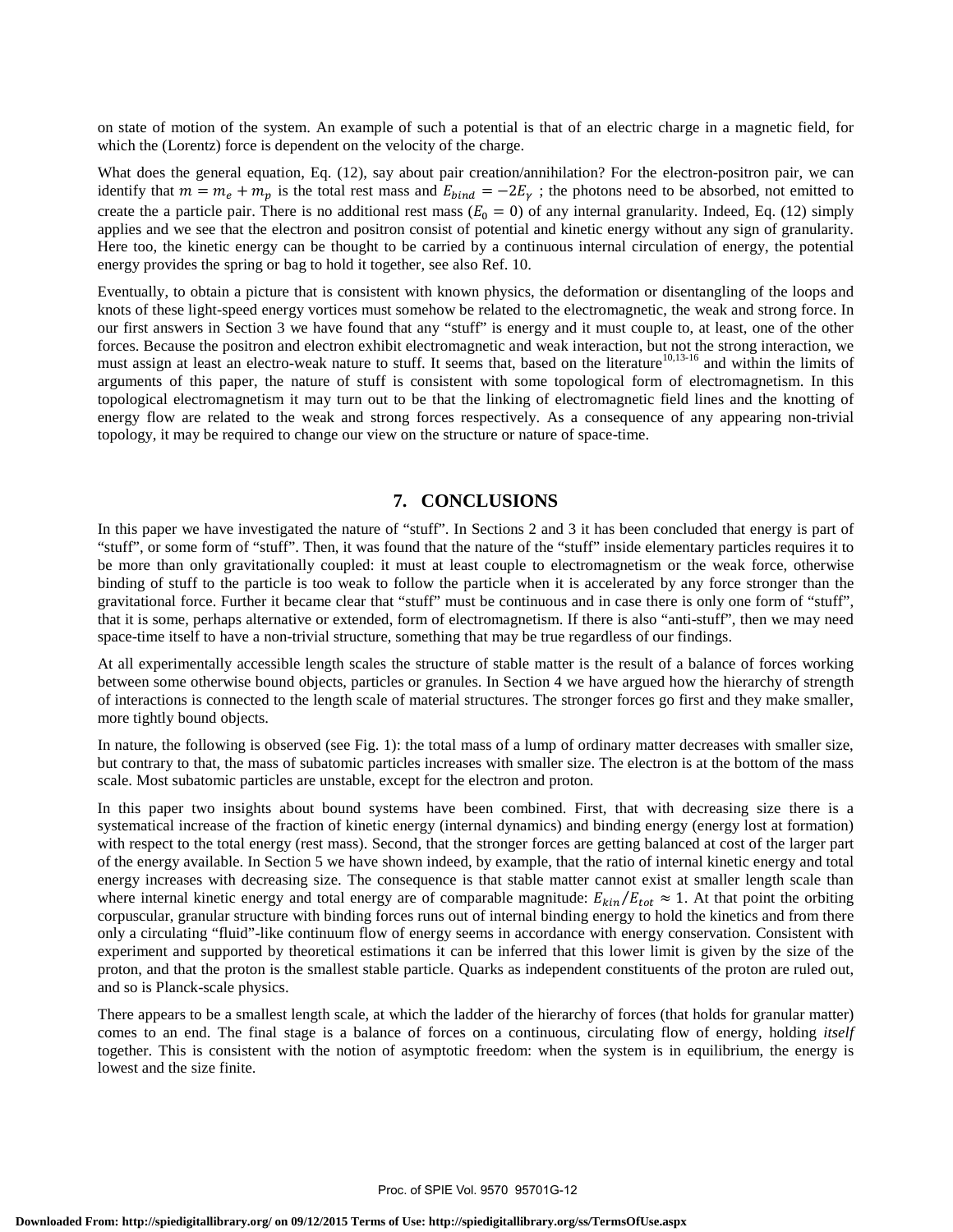Given the large fraction of kinetic energy circulating inside the proton, it is then proposed that the proton's internal dynamics must be essentially a light speed knot of circulating energy. That energy is the "stuff" we were after, and it is continuous and takes part in the electromagnetic interaction. Indeed, within the limits of argument of this paper, the nature of "stuff" is consistent with some topological form of electromagnetism<sup>17</sup> which may or may not demand us to change our view on the structure or nature of space-time.

## **APPENDIX A: THE MASS OF A CLOSED SYSTEM: LIGHT IS HEAVY**

Suppose we have a closed black box and inside, so we are told, there are loaded springs, light bulbs, batteries and motors; a lot of motion and the box is filled with gas too. Our assignment is to measure its total energy.

The solution is rather simple; we accurately weigh the box! To do this correctly, to weigh properly, one should put it on a balance to eliminate gravitational differences depending on location on the planet. Also, one should avoid buoyancy effects by either putting the balance in a vacuum or by using a same size box on both scales. Then, the balance itself may have to be dampened, or made very heavy (symmetrically) to be able to deal with objects bouncing inside our black box. Finally, weigh for long enough so that these fluctuations average out and the balance is in proper balance.<sup>5</sup>

The claim is that proper weighing gives the total energy of a closed system by  $E = mc^2$ . See Fig. 5 for an artist's impression. The meaning of Einstein's famous formula  $E = mc^2$  is that *energy is equivalent to mass*. Energy is NOT another form of mass, and the formula does NOT describe a transmutation of mass into energy. Confusion and sloppiness about this (see for example the otherwise excellent paper, p.3 of Ref. 6) seem to justify further explanation.



Figure 5. Whatever the matter, we can weigh properly, using a balance, to get the total energy. Springs, boxes, radiation, bouncing balls and gasses…there is energy in the binding, in the kinetics, in the field, etcetera.

A rather instructive example is provided by the proper weighing of a gas<sup>5</sup>. In a closed vessel, the pressure is higher at the bottom than at the top, exactly as is the case for the atmosphere, due to the downward gravitational (de)acceleration:

$$
P(h_{top}) = P(h_{bot})e^{-\frac{mg}{kT}(h_{top} - h_{bot})}
$$
\n(A1)

The difference in pressure  $P(h_{top}) - P(h_{bot})$  between top and bottom as a result of the individual impulses of the gas molecules represents exactly the total mass of the gas contained in the vessel. For example if the vessel is a rectangular box with horizontal area A and volume  $V = A(h_{top} - h_{bot})$  and is filled with an ideal gas of N molecules of mass m, so that  $P = kT N/V$  then the force  $F = A[P(h_{top}) - P(h_{bot})]$  on the box is:

$$
F = -\frac{mg}{kT}VP(h_{bot}) = -Nmg
$$
\n(A2)

This is exactly the right answer, of course. In case of a very dilute gas, when the molecules do not collide with each other but only with the walls of the box, we could perhaps better have started from the force due to the change in the parallel component of the momentum when a gas molecule bounces from top or bottom per round trip time.

$$
F = F_{top} + F_{bot} = \frac{\Delta p_{top} + \Delta p_{bot}}{\Delta t}
$$
(A3)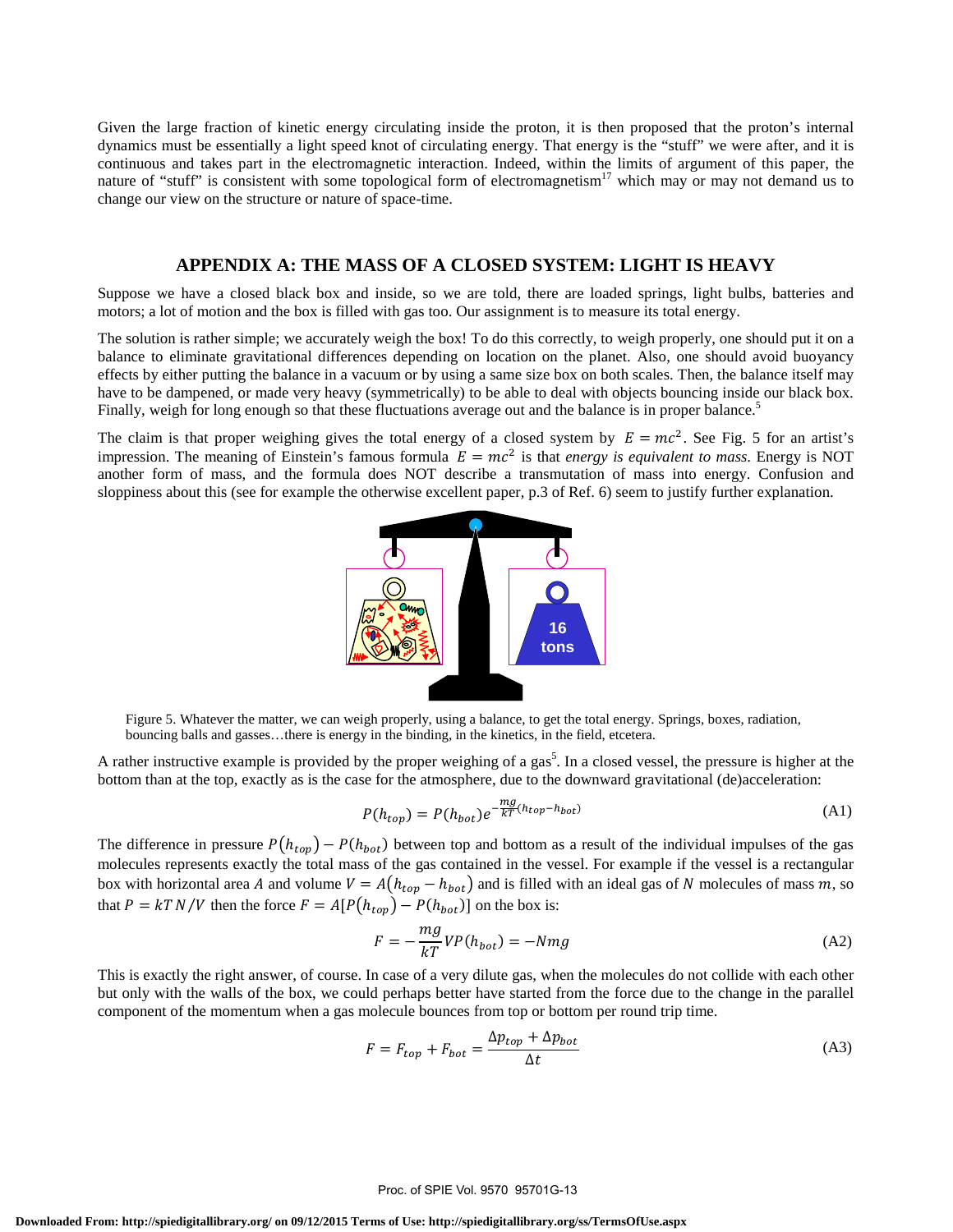Instead of a dilute molecular gas, we may now just as well consider a photon gas in a box, and weigh it. Electromagnetic radiation comes in photons of energy  $E = \hbar \omega$  and momentum  $p = \hbar k = \hbar \omega/c$ . This implies there is an inertial mass associated to a photon of  $m_i = E_{photon}/c^2 = \hbar \omega/c^2$ , see also p.204 of Ref. 3. By the principle of equivalence this must correspond to a gravitational mass  $m_q = m_i$  of the same magnitude, and indeed light is gravitationally deflected, as was observed by Eddington during the 1919 solar eclipse.

From general relativity and as proven by the Mössbauer effect it is well known that gravitation will cause a red shift on those photons that go up, and a blue shift on those that come down. The gravitational Doppler shift can be calculated from the instantaneous velocity of top and bottom of the box using special relativity. We determine the mass in the rest frame of the box in which the photon round trip time is  $\Delta t = 2t$  and the momentum transfer in the instantaneous frame of the box, that is the rest frame for reflection at the top where  $\Delta p_{top} = 2\hbar k_{\parallel}$  (think of it as the point of suspension on the balance) and an accelerated frame at the bottom for which  $a = v/t = g$  (the instantaneous velocity is v) and the momentum transfer is  $\Delta p_{bot} = 2\hbar (k_{\parallel} - \omega v/c^2)$ .

$$
F = \frac{\Delta p_{top} + \Delta p_{bot}}{\Delta t} = -\frac{\hbar \omega}{c^2} \frac{2v}{\Delta t} = -\frac{E_{photon}}{c^2} \frac{v}{t} = -m_i g \tag{A4}
$$

The Doppler formulas from special relativity combined with the principle of equivalence  $m_i = m_g$  shows what should be obvious: that light is heavy!

$$
m_g = \frac{E_{photon}}{c^2} \tag{A5}
$$

Although true in a sense, there is little meaning in the statement that light has no rest mass, since it is never at rest and always propagating at the speed of light. It may seem very hard to keep light fixed on a scale because it is always on the move. But here we have shown that by putting it in a box one can actually weigh a photon and prove the case that indeed light has gravitational mass.

Confusion arises when the words "mass" and "matter" are interchanged. Matter can be transformed into radiation, but the total energy and mass each remain strictly conserved. Annihilation of an electron-positron pair to two gamma rays in a box on a balance will not show a change in the average mass reading!

Whatever we weigh, if we weigh properly, we will find its total gravitational mass, and this will reveal its total energy.

### **APPENDIX B: ELECTROMAGNETIC MASS OF A CHARGED SPHERE**

This subject is very well treated by Feynman.<sup>9</sup> Imagine a homogeneously magnetized sphere of radius  $a$  with mass  $m_s$ and surface charge q. The electric field  $\vec{E}$  inside the sphere is zero and outside it is radially directed:

$$
E_r(r) = \frac{q}{4\pi\varepsilon_0 r^2}, \qquad E_\theta = 0, \qquad E_\varphi = 0 \tag{B1}
$$

The magnetic dipole outside the sphere has components:

$$
B_r(r,\theta) = \frac{\mu_0 s g \mu_d}{4\pi r^3} 2\cos\theta, \qquad B_\theta(r,\theta) = \frac{\mu_0 s g \mu_d}{4\pi r^3} \sin\theta, \qquad B_\phi = 0 \tag{B2}
$$

with  $\varepsilon_0 \mu_0 = c^{-2}$ , *s* the spin, *g* the gyromagnetic ratio and  $\mu_d = q\hbar/2m_s$  the corresponding magneton. The electromagnetic field has an energy density of

$$
W = \frac{\varepsilon_0}{2} (E^2 + c^2 B^2) \tag{B3}
$$

So that the total energy in all of the field (all outside the sphere), also called the self-energy, is

$$
U = \int_{r>a} W \, dV = \frac{q^2}{8\pi\varepsilon_0 a} + \frac{\mu_0 s^2 g^2 \mu_a^2}{12\pi r a^3} = \frac{\alpha m_s c^2}{2} \left[ \frac{\lambda_c}{2\pi a} + \frac{s^2 g^2}{6} \left( \frac{\lambda_c}{2\pi a} \right)^3 \right] \tag{B4}
$$